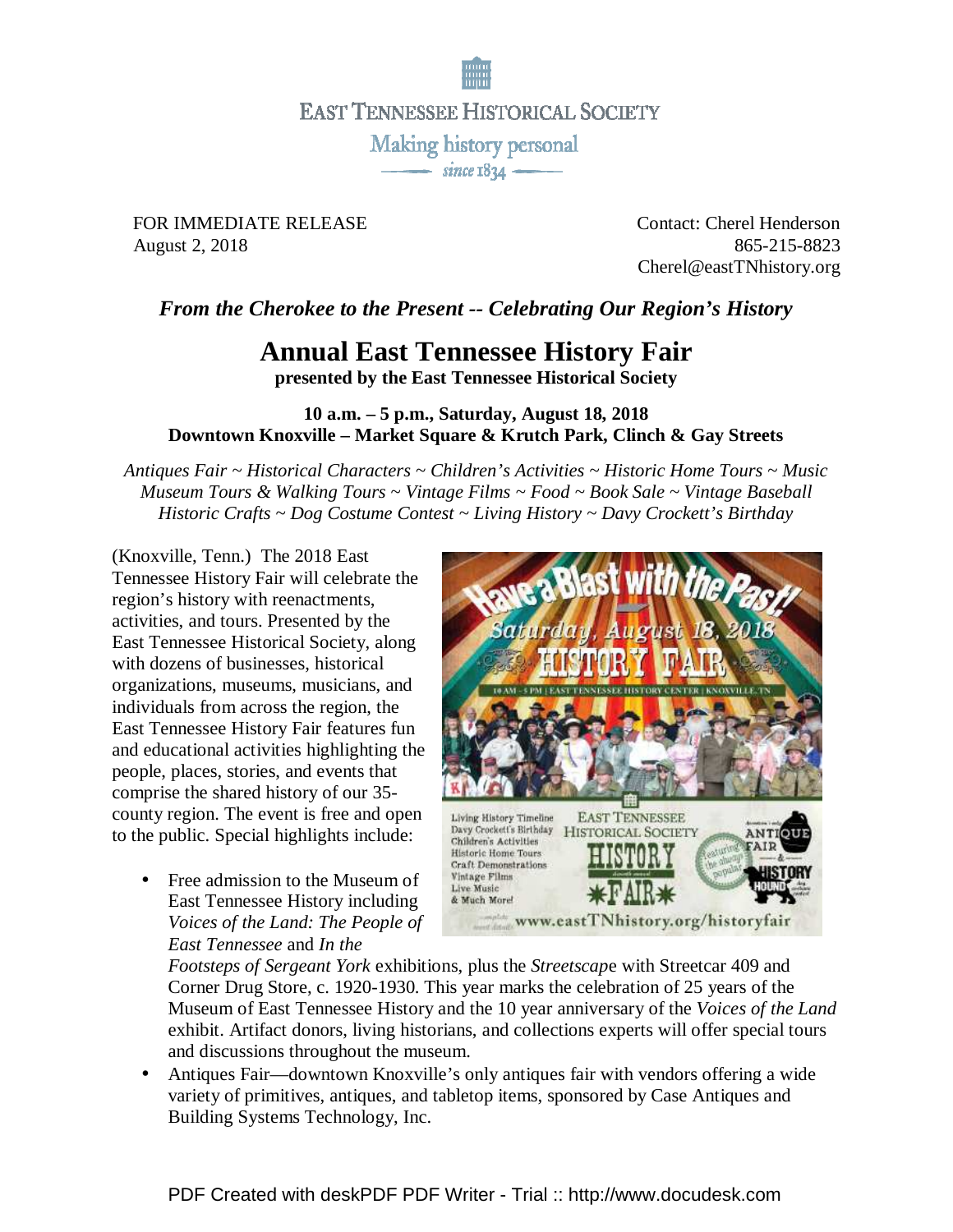- WDVX Music Stage featuring Jimbo Whaley and Greenbrier, Russ and Becky Jeffers, The Travelin' Caudells, David West and the Cider Mountain Boys, and the Andersons among others
- Living History Timeline—spanning the region's history from the Cherokee to Vietnam War
- Abraham Lincoln and wife Mary Todd and other historical characters will roam the crowd
- More than sixty historical and genealogical societies representing county, regional, and state organizations from across the region
- "History Hound" Dog Costume Contest—guests are invited to bring their pets to Krutch Park dressed as their favorite historical character. Registration begins at 9:30 a.m., and the contest begins at 10:15. Celebrity judges will award fabulous prizes, courtesy of PetSafe for "Best Costume" and "Most East Tennessee Spirit."
- Tours of Old Knoxville High, an important Knoxville landmark meticulously renovated and restored to honor its role in shaping Knoxville
- Army vs. Navy WWI baseball game at the old Bill Myers Stadium field, with the first pitch thrown out by Retired Army Col. Gerald York, grandson of Sgt. Alvin C. York
- "Old Fashioned Tennessee Checkers Skirmish" sponsored by Mast General Store
- Book sales by Friends of the Knox County Library featuring history-themed books for children and adults
- An enlarged children's activity area in the Regions Bank parking lot with special crafts, games, and storytelling by the "King of The Wild Frontier," Davy Crockett, along with a birthday party with cake for Davy's 232<sup>nd</sup> birthday
- WDVX's "Kidstuff" music show with Sean McCullough
- Live recording of the "Cutting Class Podcast"
- Craft demonstrations--spinning, quilting, tinsmithing, raku pottery, woodworking, chair caning, basket making, natural fibers, clay work, lye soap making, primitive handmade items, and more
- Jump on the Historic Homes Bus for tours of downtown's historic homes and museums, including free admission at Blount Mansion, James White's Fort, Mabry Hazen House, Bethel Cemetery, Women's Basketball Hall of Fame, Old Knoxville High, and the WWI baseball game at the old Bill Myers Stadium field
- Open House with free tours of the Tennessee Theatre and vintage films by the Tennessee Archive of Moving Image and Sound—featuring films on Patricia Neal, John Ward, desegregation of the Tennessee Theatre, *A Face in the Crowd* with Andy Griffith, and more
- Walking tour with Knoxville Walking Tours on "Misbehaving Women"
- Join the Suffrage Coalition for the unveiling of the name plaques on the Burn Memorial with an ice cream social to celebrate and remarks at 10:50 a.m. at the memorial
- Meet the authors book sales and signings
- Walking tour with Jack Neely to South Knoxville and Suttree Landing
- Art Market Gallery will feature a memorial show of the works of Marjorie Horne with sales benefitting the Community School for the Arts
- Market Square Farmers Market
- Home style food, food trucks, burgers, kettle corn, and barbeque!

The 2018 East Tennessee History Fair is sponsored by Knoxville CBID, The Tennessee Arts Commission, Seven Islands Foundation, Mast General Store, City of Knoxville, WDVX, WBIR,

PDF Created with deskPDF PDF Writer - Trial :: http://www.docudesk.com